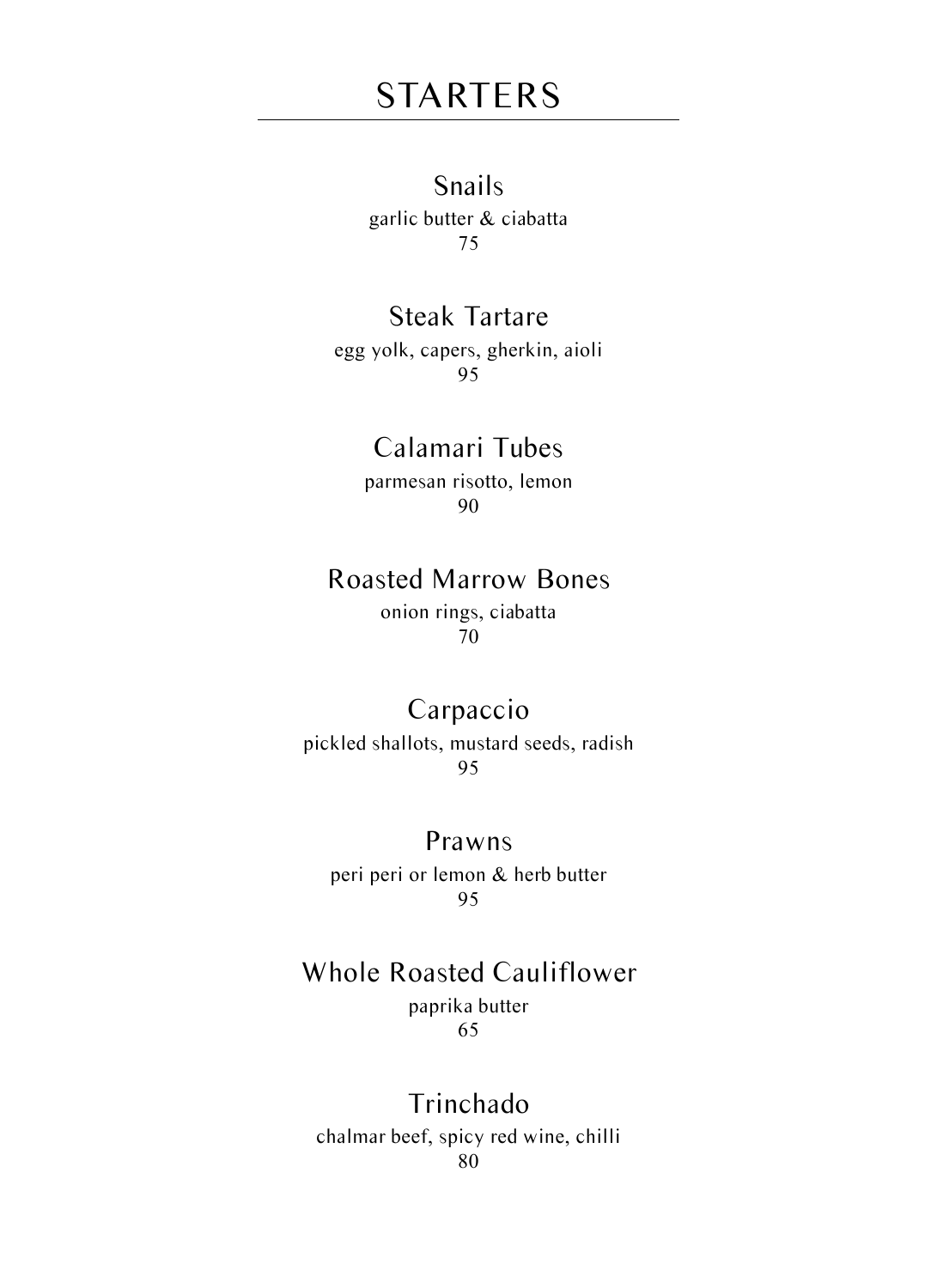#### Caprese

buffalo mozzarella, tomato, basil pesto 95

#### Green

rocket, avo, pinenuts, parmesan 85

#### Greek

olive, feta, tomato 95

#### Roast Veg roasted butternut, beetroot, carrots 90

# VEGETARIAN / VEGAN

### Mushroom Risotto

parmesan, herb butter, braised leeks 120

### Bulgar Wheat

rocket, avo, edamame beans, beetroot 125

### Baked Kale & Quinoa

avo, pumpkin seed, feta, rocket 125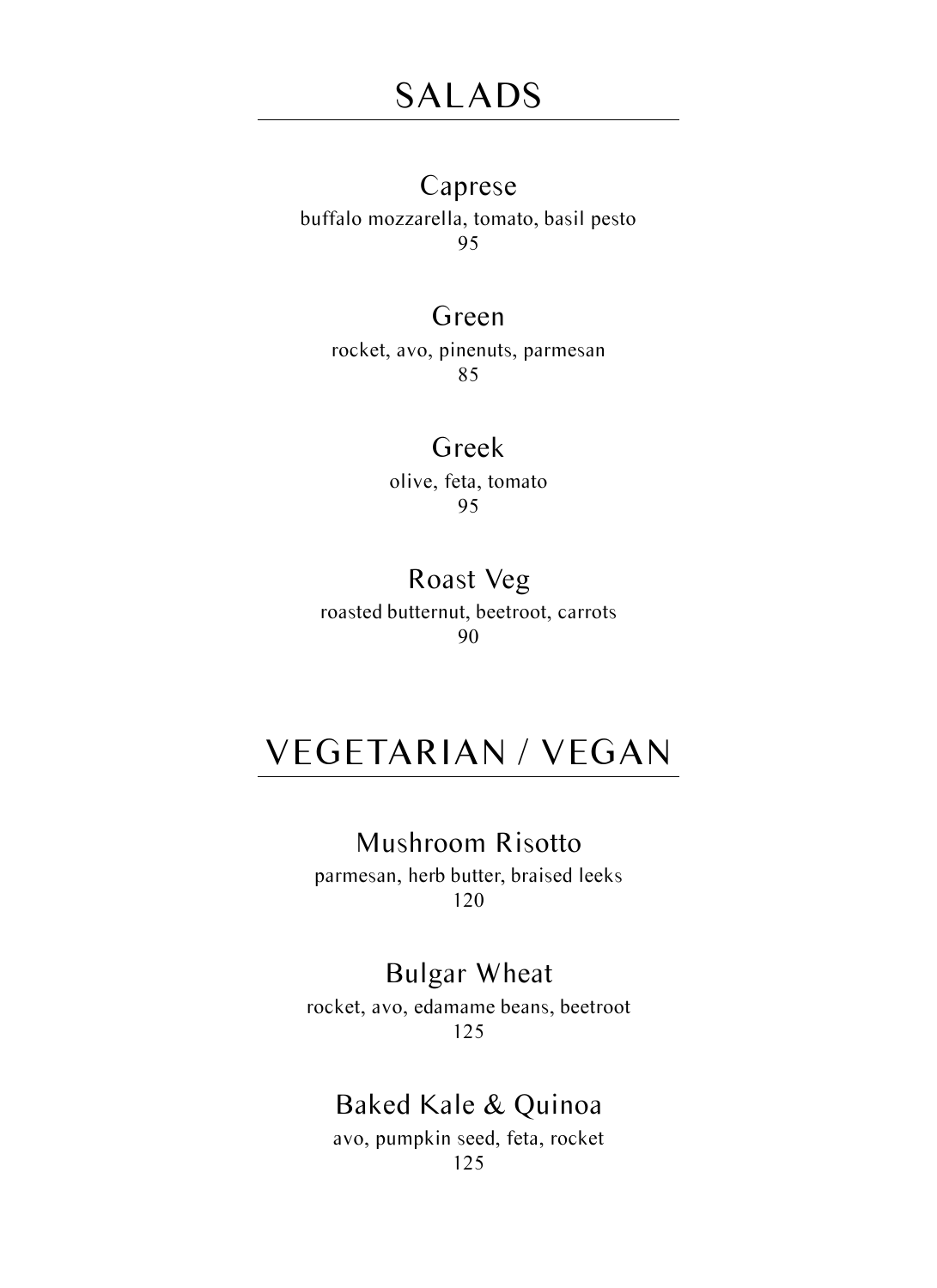#### Baby Kingklip

lemon velouté 210

## Calamari Tubes

parmesan risotto, chilli & garlic 180

### Prawns (10)

peri peri or lemon butter, lemon 185

### Norwegian Salmon

lemon velouté 230

# LIGHT

### Deboned Chicken Thighs

lime, chilli, coriander 130

## Beef Burger

180g of forequarter beef, bacon 130

### Trinchado

chalmar beef, spicy red wine, chilli 140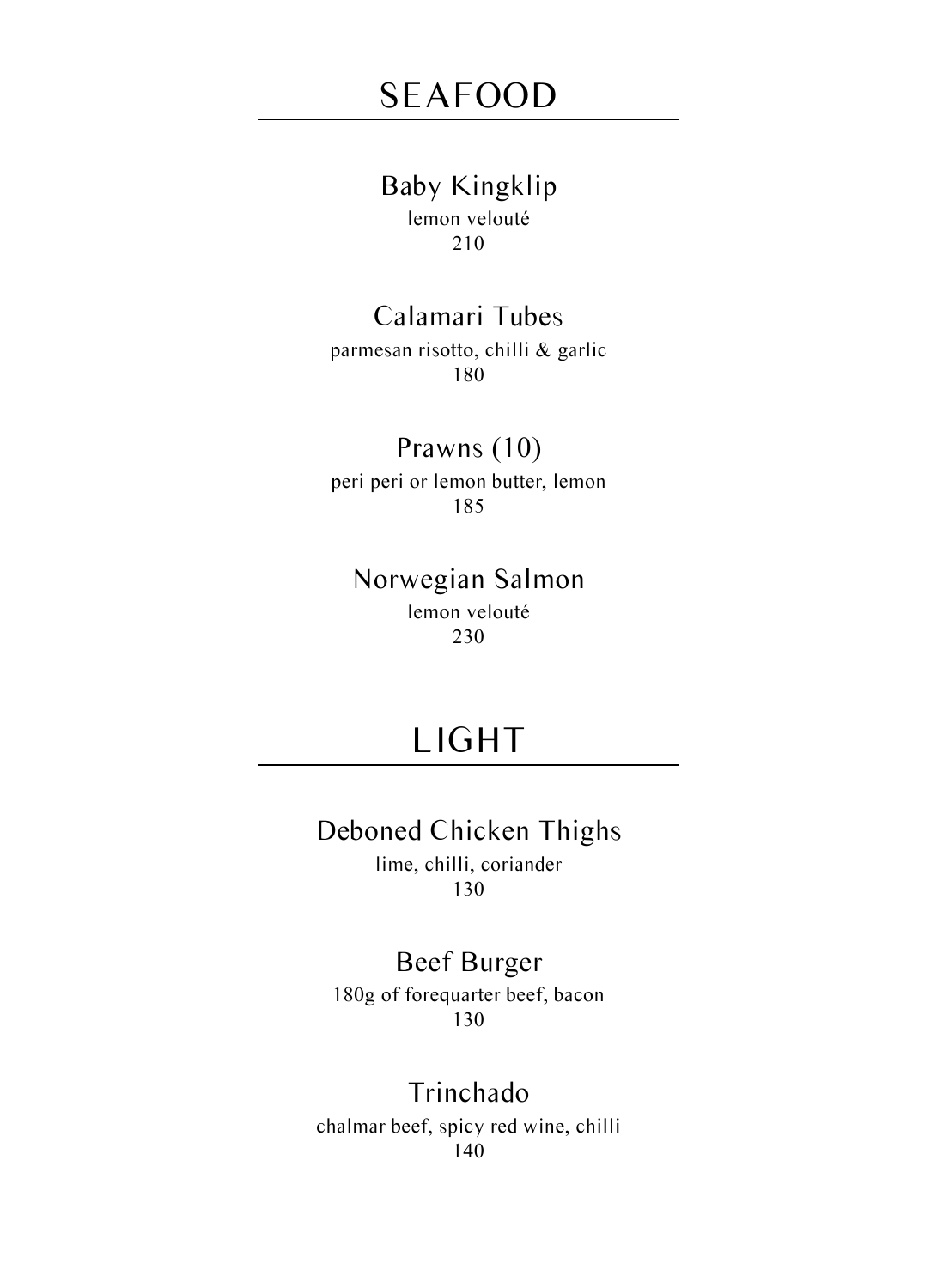## MAINS

Only the finest Chalmar Beef used | Served with a side of your choice

Sirloin 250g – 160 / 350g – 215

Fillet (Sparta Beef) 200g – 170 / 300g – 220

Pork Loin Ribs  $600g - 220$ 

Lamb Ribeye  $300g - 240$ 

Wing  $Rib$   $400g - 210$ 

 $Rib Eye 300g - 245$ 

Add a marrow bone to any steak – R30

# SPECIALITIES

### Chateaubriand

béarnaise sauce  $300g - 260$ 

### Peppered Fillet

mixed peppercorns, parmesan pepper sauce  $200g - 200 / 300g - 250$ 

### Sirloin Paris

café de paris butter 250g – 180 / 350g – 235

### Fillet Champignon

wild mushrooms, thyme cream  $200g - 200 / 300g - 250$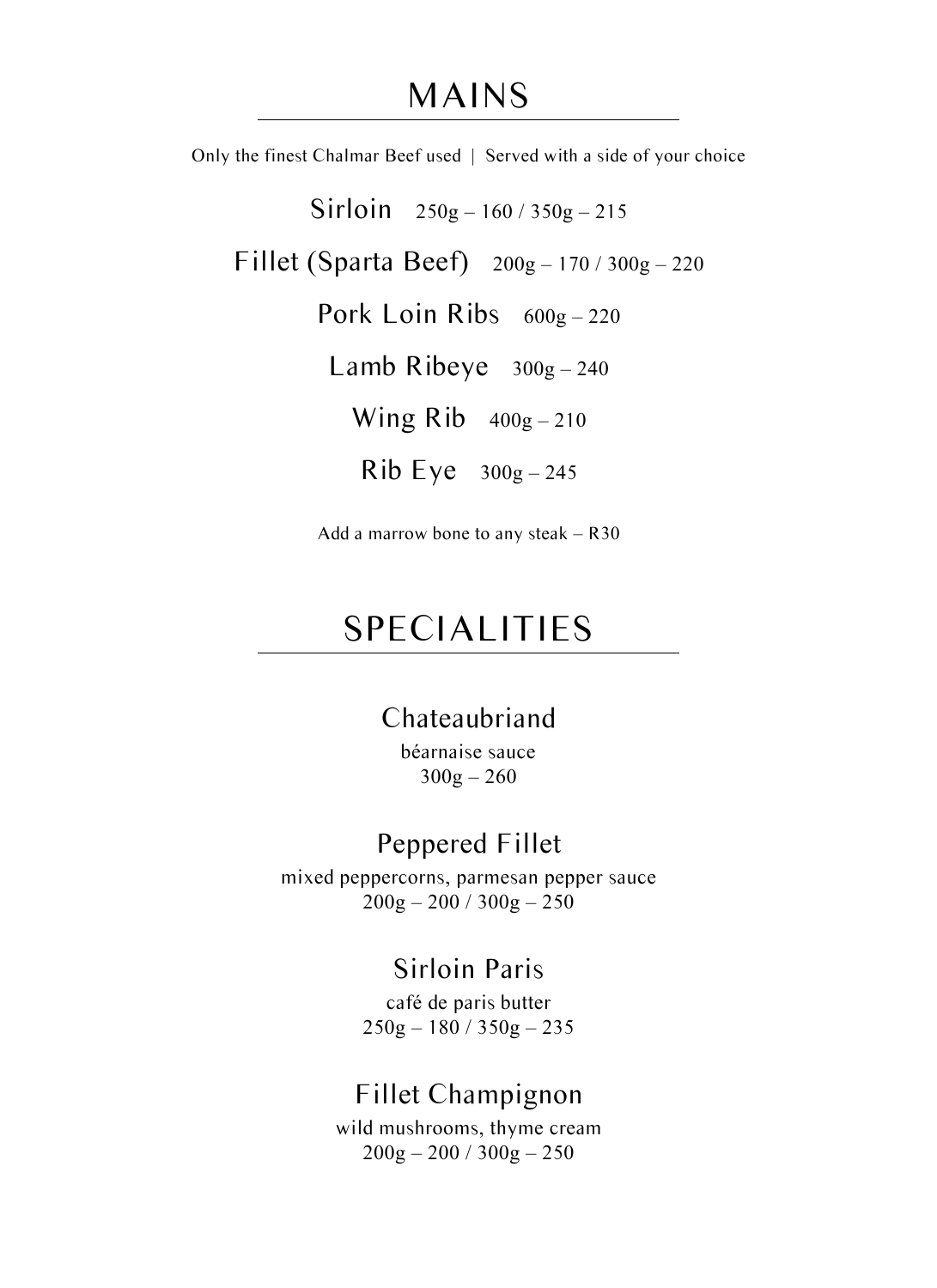# SIDES

Fries 25

Sweet Potato Fries 25

Risotto 40

Roasted Veg 35

Creamed Spinach 35

Side Salad 35

Onion Rings 35

# SAUCES

Champignon 35

Pepper 35

Chimichurri 35

Béarnaise 35

Café de Paris Butter 35

Smoked Monkeygland 35